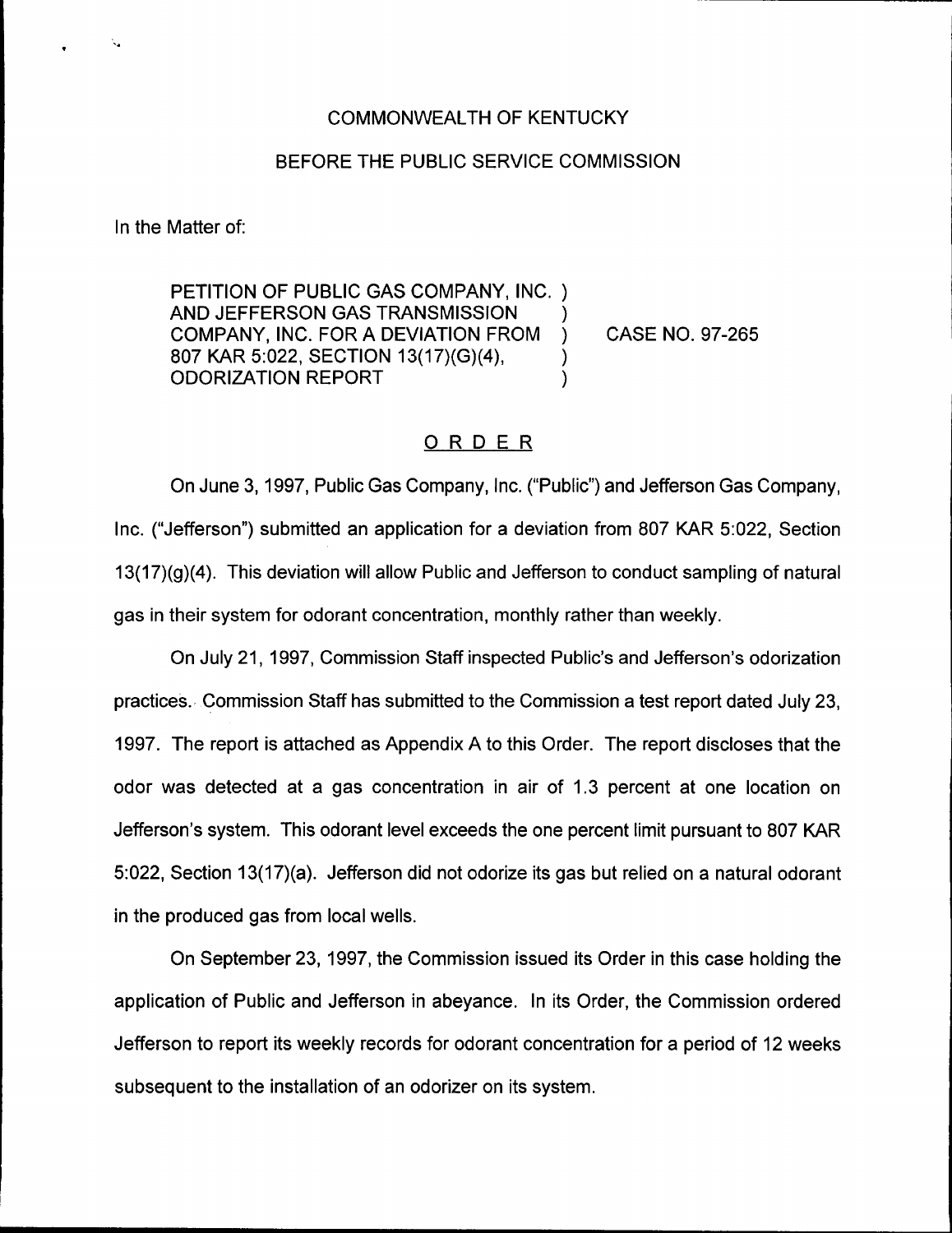On September 29, 1997, Jefferson notified the Commission that it had established an odorizer on its system to bring its gas to the proper odorant level pursuant to 807 KAR 5:022, Section 13(17)(a).

Public has been injecting odorant into its natural gas to keep its gas odorant level within the acceptable level.

On December 23, 1997, Jefferson filed with the Commission its sampling records of the odorant level in its system for a period of 12 weeks after the installation of the new odorizer. The records for the 12 weeks show that the gas provided by Jefferson contains adequate odorant level.

On January 8, 1998, David Kinman, a gas safety investigator with the Commission's Gas Pipeline Safety Branch, conducted a field visit and tested the natural gas in Jefferson's distribution system. Mr. Kinman confirmed that the concentration of the odorant is within the acceptable level pursuant to 807 KAR 5:022, Section 13(17)(a). Mr. Kinman's investigation report is attached as Appendix B to this Order.

After considering the evidence of record and being sufficiently advised, the Commission finds that:

1. The natural gas in the Public and Jefferson systems has an acceptable level of odorant pursuant to 807 KAR 5:022, Section 13(17)(a).

2. Public's and Jefferson's petition for a deviation from 807 KAR 5:022, Section  $13(17)(g)(4)$ , to extend the periodic testing for odorant concentration from weekly to monthly should be granted.

3. If the gas odorant level drops at any point in Public's or Jefferson's system below the level pursuant to 807 KAR 5:022, Section 13(17)(a), Public and Jefferson should

-2-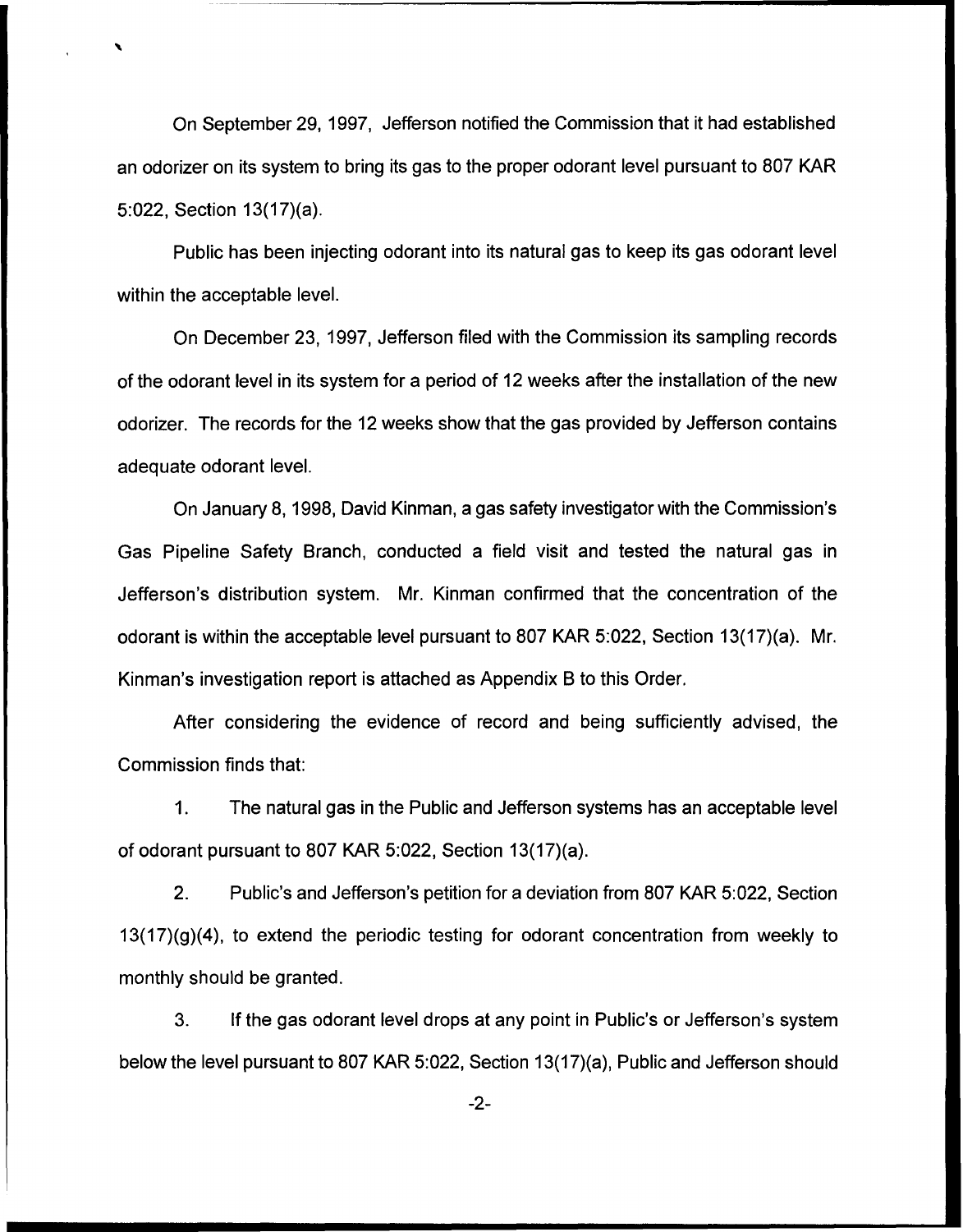immediately report such occurrence to the Commission and comply with Commission regulations by implementing weekly testing.

IT IS THEREFORE ORDERED that:

Public and Jefferson are granted a deviation from 807 KAR 5:022, Section  $1<sub>1</sub>$ 13(17)(g)(4). Public and Jefferson shall test their gas for proper odorant level at least once each month.

Public and Jefferson shall comply with the instructions set forth in Finding 3.  $2.$ Done at Frankfort, Kentucky, this 11th day of February, 1998.

PUBLIC SERVICE COMMISSION

<mark>Chairmár</mark>

Vice Chairman

Commissioner

ATTEST:

Executive Director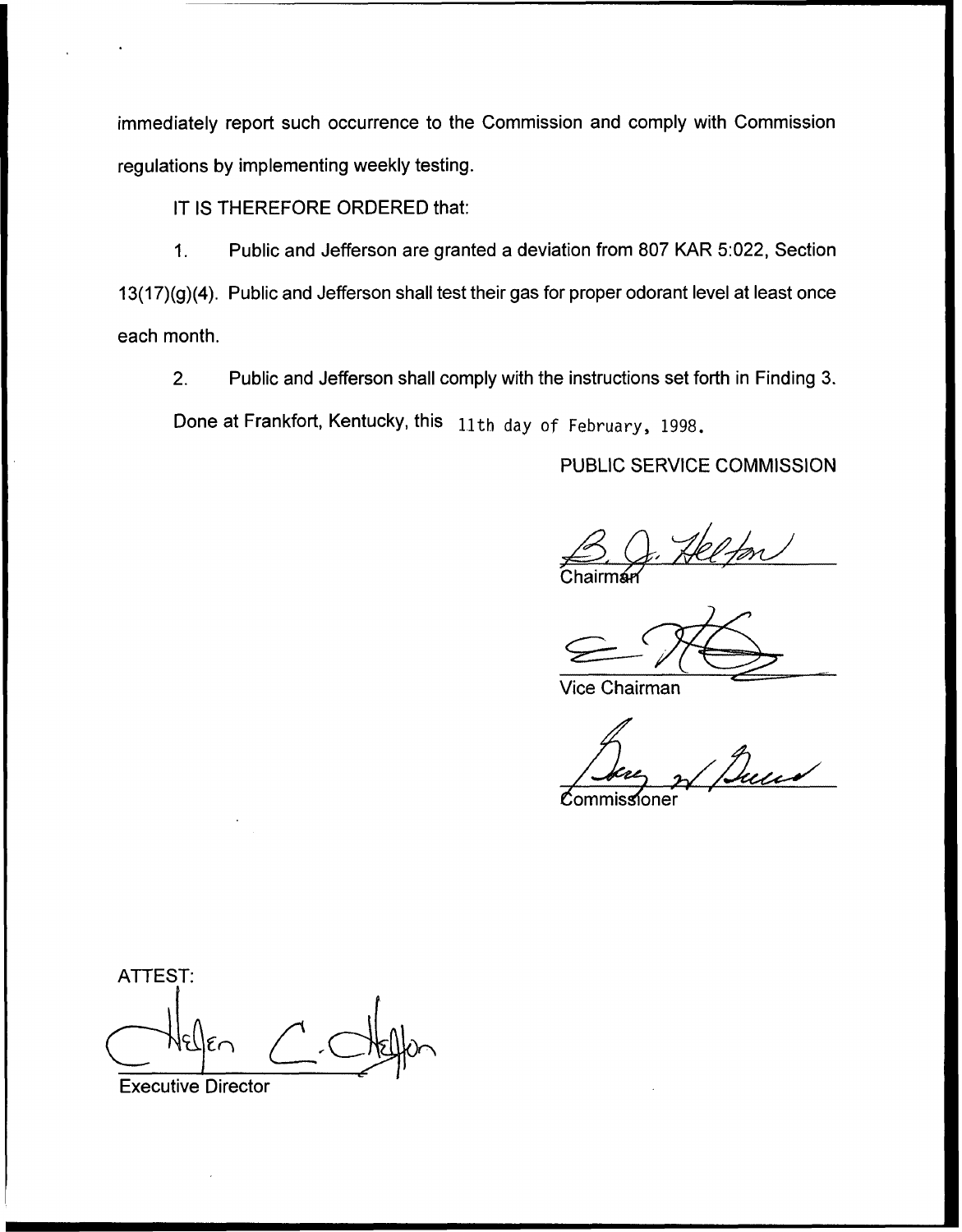## APPENDIX A

# APPENDIX TO AN ORDER OF THE KENTUCKY PUBLIC SERVICE COMMISSION IN CASE NO. 97-265 DATED FFBRUARV 11, 1998

### INTRA-AGENCY MEMORANDUM

### KENTUCKY PUBLIC SERVICE COMMISSION

TO:

William Willis Faud Sharifi Susan Hutcherson

THRU:

Claude Rhorer, Jr., Director Engineering & Services 2

FROM:

David B. Kinman Gas Utility Investigator

DATE: July 23, 1997

SUBJECT: Case No. 97-265 Jefferson Gas and Public Gas

On July 21, 1997 odorant tests were made at three locations on the Public Gas System and at two locations on Jefferson Gas. The results were as follows:

## Public Gas

.58 at the gas company office. .73 on Thompson Lane .87 at the Hinkle blacktop plant

### Jefferson Gas

1.30 at the residence of Berry Combs .75 at Stovall Farms meter near Hazel Green

The gas supply to the town of Jackson is odorized by a wick-type odorizer. The gas on the Jefferson Gas portion of the system has no added odorant..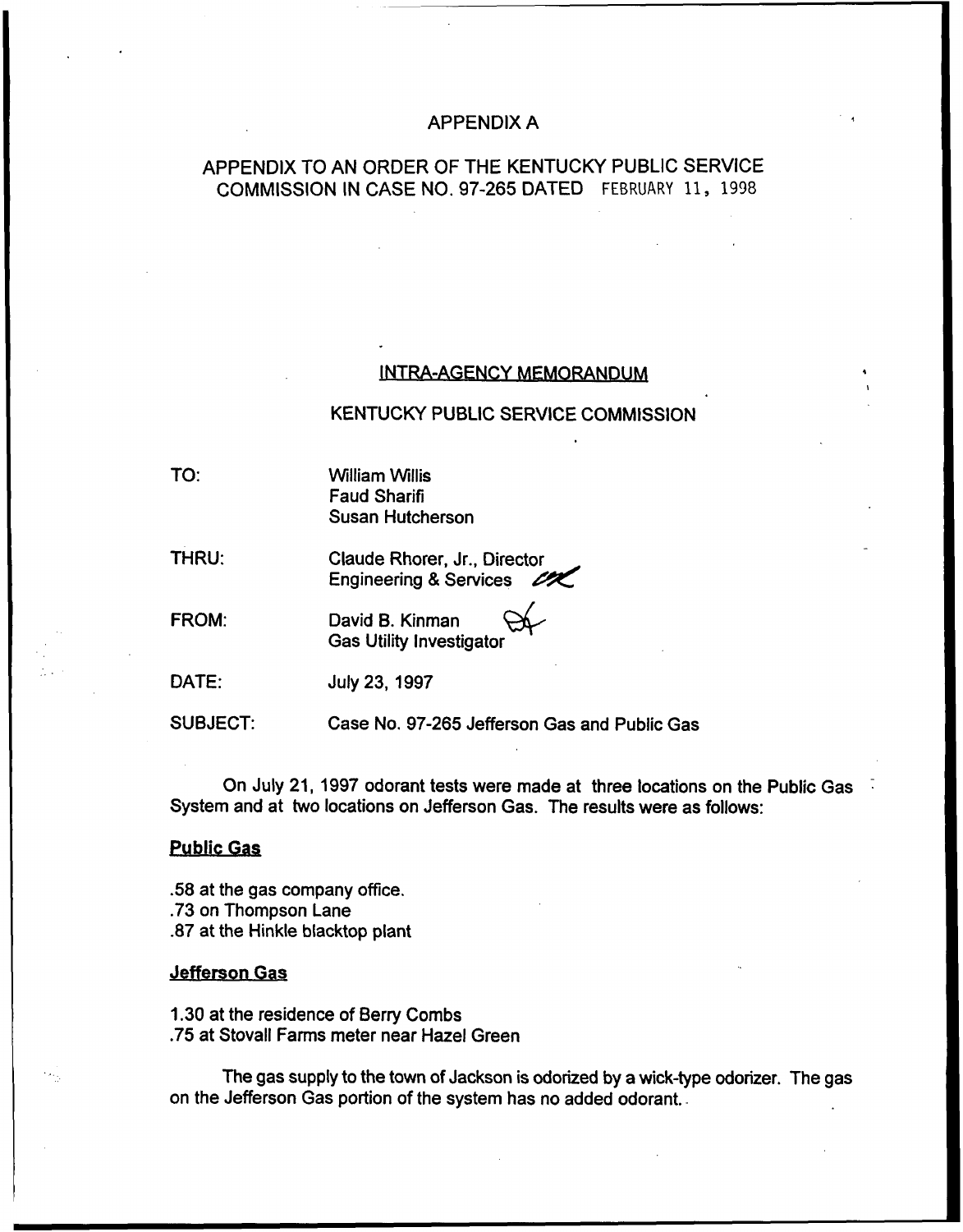## APPENDIX B

# APPENDIX TO AN ORDER OF THE KENTUCKY PUBLIC SERVICE COMMISSION IN CASE NO. 97-265 DATED FEBRUARY 11, 1998

## COMMONWEALTH OF KENTUCKY PUBLIC SERVICE COMMISSION

#### COMPREHENSIVE INSPECTION REPORT

## JEFFERSON GAS TRANSMISSION COMPANY,INC. JACKSON, KENTUCKY

January 16,1998

### BRIEF

A follow-up inspection of the odorization facilities of the Jefferson Gas Transmission Company, Inc. and Public Gas Company, Inc. operations was conducted on January 8, 1998. These inspections were conducted in accordance with the Public Service Commission's ("PSC") policy of inspecting all jurisdictional gas operators. Natural gas operators are jurisdictional to the PSC under KRS 278.040, 2?8.495 and also through a 5(a) agreement with the United States Department of Transportation, Office of Pipeline Safety, for the enforcement of the Natural Gas Pipeline Safety Act of 1968. The purpose of this inspection was to retest the odorant levels in these gas systems as they relate to Case No. 97-265.

#### **INSPECTION**

and and the second second the second second the second second the second second the second second the second second second second second second second second second second second second second second second second second s

On January 8,1998, odor readings were taken at several locations on the Jefferson and Public systems corresponding to the weekly readings obtained by Jefferson and Public employees. It was found that in all cases the odorometer readings were within acceptable limits of detectability. 807 KAR 5:022, Section 13(17), requires that natural gas be detectable at 1/5th of the lower explosive level which equates to 1% gas in air. The samples taken on these systems were readily detectable at rates ranging from 0.51 to 0.70 which is well within acceptable limits.